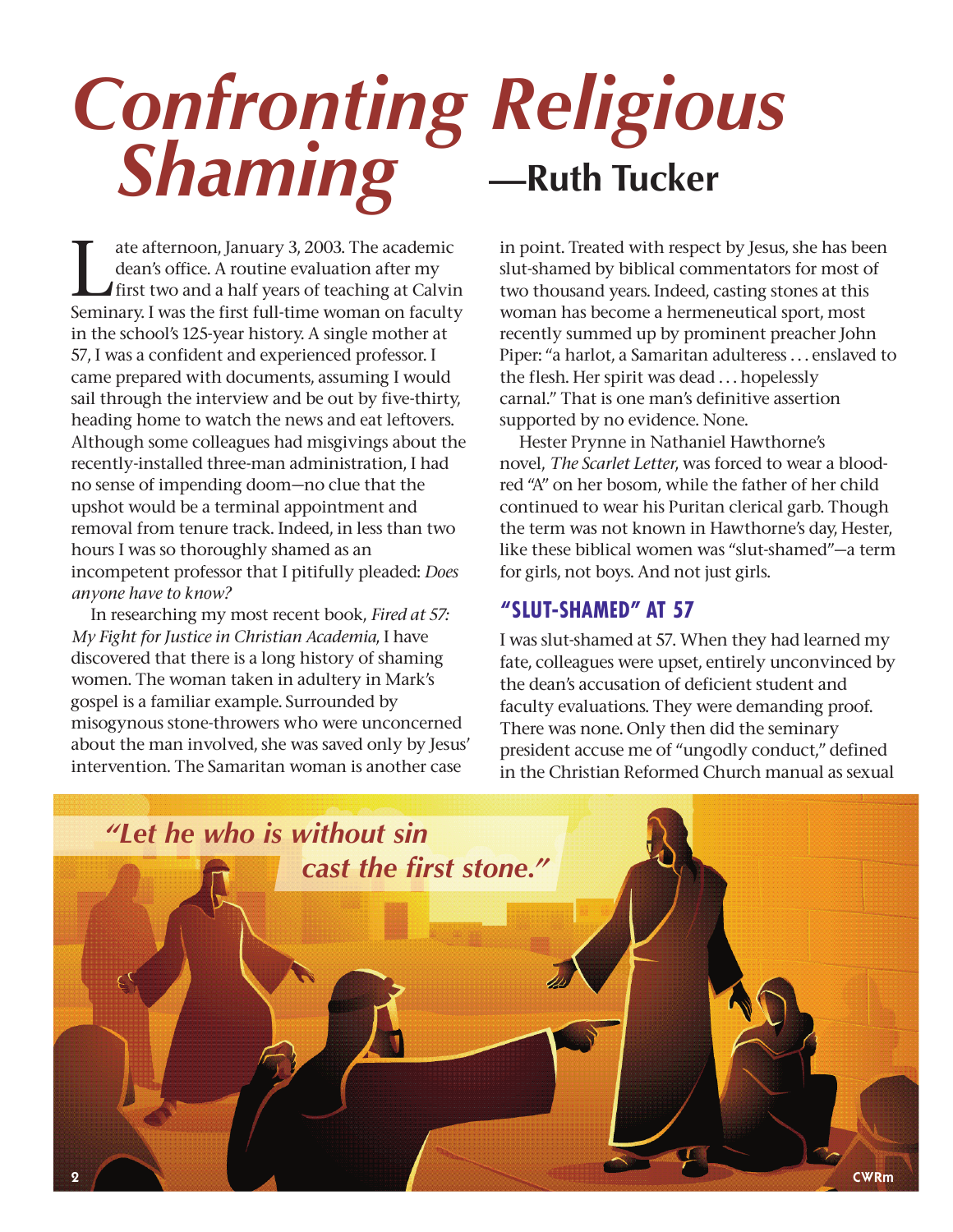misconduct. The President knew exactly how that would play out. Support from my colleagues vanished. They didn't want to get involved in defending a slut. So, I was essentially alone during the following three years in my fight for justice. .

From my own perspective, such shaming is more common

*"Slut-shaming"* **(def.):** *disparaging, stigmatizing, or publicly humiliating women perceived to be violating 'norms' and expectations based in sexual double-standards.* 

in religious circles than in the secular world but in reality, the shaming of women is embedded in the fabric of western culture. In fact, one can simply call forth terms used to disparage women. Just listen to the generations of jargon. She is a bitch, bawd, broad, battle-ax, crone, floozy, gossip, hen-pecker, harridan, harpy, hoe, hussy, hag, nag, slut, skank, shrew, termagant, tart, whore and many more—some too disgusting to mention. Should it surprise us that the worst slurs against a man refer to his contemptible mother: he's a bastard, a son-of-a-bitch?

Such shaming of females, however, is surely not confined to the western world. It is found in all cultures. The inferiority of girls and women is simply assumed. That was true in Kenya where I taught at a small college for several summers. Whether or not they were raised in polygamous households, my students all testified that the man was master of the house. Wife beating was common—even

defended by some of my students, insisting it was "discipline" for bad behavior.

But one need not go to Africa to encounter wife-beating. As I tell in *Black and White Bible: Black and Blue Wife*, I hid bruises with long sleeves and turtle-neck sweaters for many years, too humiliated to report my

> fundamentalist-preacher husband. Even after my young son and I escaped, I feared I would be blamed. I was deeply ashamed of what had gone on behind the closed doors of our

marriage. Even rape. Too ashamed to report it. After having read my book, young women have come to me telling their own stories, often insisting their words were strictly confidential, ashamed of others learning and fearing worse abuse if their husbands found out.

 Ashamed. Yes, even too ashamed to report rape particularly in Christian circles. "I remember feeling very ashamed." These are the haunting words of Megan Lively when she was recently asked about a sexual assault when she was a seminary student. She had managed to go on in life. But after nearly two decades she was confronted by her husband on another matter and for the first time revealed to him her shame of what had happened. His first words: "You were raped." She wasn't sure. Was she the one to blame? Maybe her memory was faulty.

 With her husband's support and with the help of others, she was able to retrieve the records of Southwestern Baptist Theological Seminary. The report was still



My Fight for Justice in Christian Academia

#### **RUTH A. TUCKER**

#### **Reflections on Ruth Tucker's** *FIRED AT 57*

This month's cover story by Ruth Tucker is a courageous story of one woman's fight in the culture and workplace of our world, more specifically the world of religion.

The war against women has no boundaries and offers no exemptions. It is a no-holdsbarred systemic war—and in the religious world, one that is smugly pronounced justified and necessary!

It is time, in both the secular world and in the religious world which is more relevant to this magazine, for a careful and prayerful, compassionate and Christ-centered focus on the war endured by women. It is no good to continue sweeping the dirt under the carpet—it is time for real and lasting change.

It has been my high honor and privilege to know Dr. Ruth Tucker for some 25-plus years. In the process of her rise to well-deserved prominence as a Christian author, scholar and professor she has experienced

*Continued on page 6*